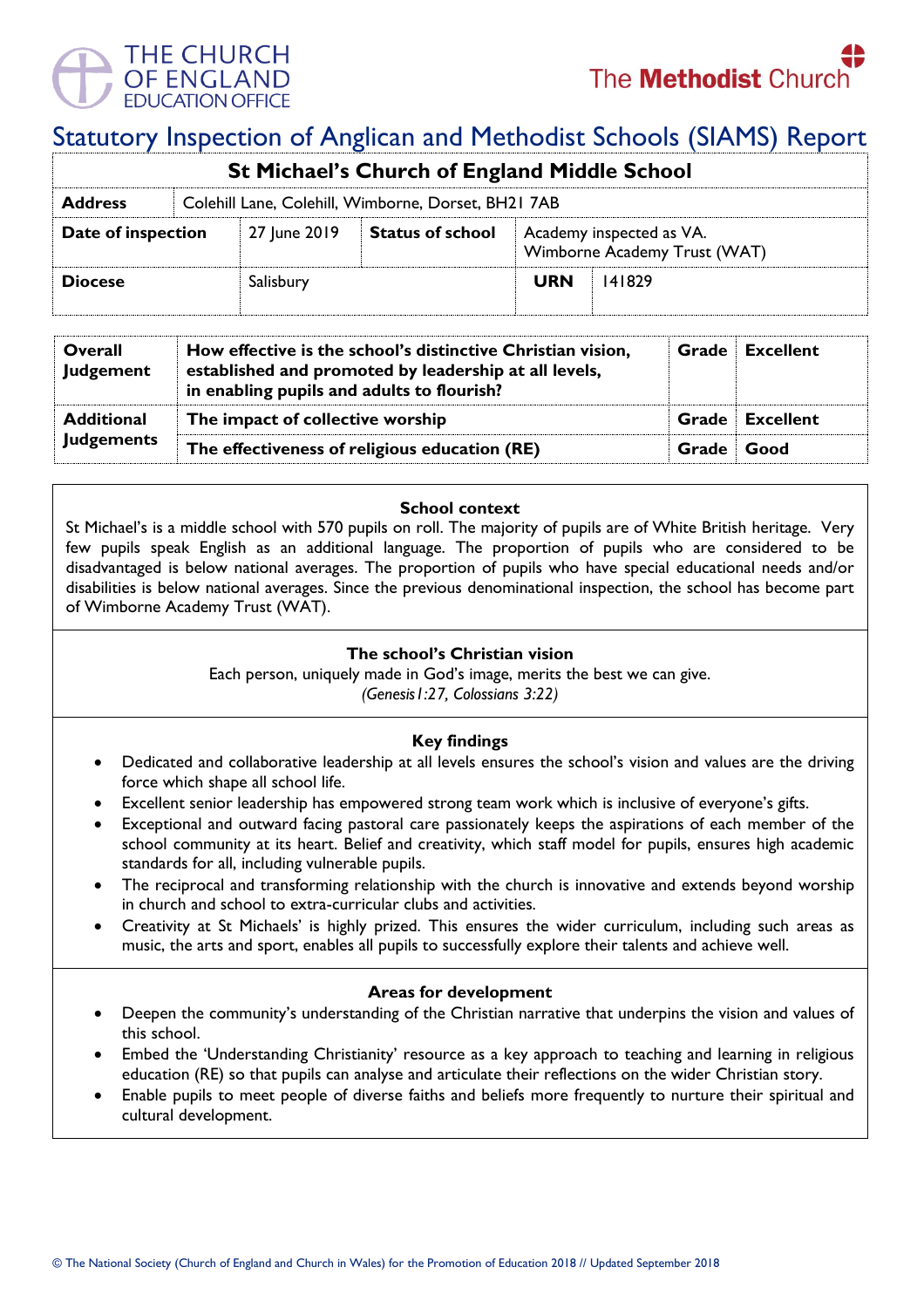#### **How effective is the school's distinctive Christian vision, established and promoted by leadership at all levels, in enabling pupils and adults to flourish? Inspection findings**

**'**God is at the heart of this school.' This comment from a member of staff captures the excellent spirit which envelops St Michael's. Staff testify to 'being led by a man guided by God's love. This flows freely down to each one of us and enables all to flourish and be the best we can be.' Such love extends to the pupils and families so that, 'with love, support and a safe environment, we can all celebrate our uniqueness'. This means that the school's vision and values truly encompass every person, uniquely created by God in this Christian family. This is very empowering and enables St Michael's 'ABC' of aspiration, belief and creativity to be lived out daily within an extremely supportive environment. The vision pervades everything, with its huge responsibility for the school to ensure that its 570 pupils and all associated adults flourish. However, not all pupils and their families can always explain the Bible passages from which the school's vision and values take their origin. Dedicated and collaborative leadership drives strategic decisions, policy and practice within the school and across the trust. Senior leadership nurtures teamwork, which is a hallmark at St Michael's with its 'camaraderie and inclusive ethos'. This stems from a shared understanding of spirituality, which pupils describe as 'something inside themselves'. This ensures, 'Everyone looks out for you and you feel really involved and cared for.' The school is well supported by the diocese, with staff and academy committee members (ACMs) greatly benefitting from training. ACMs are actively involved, including with the monitoring of RE and collective worship. There is a healthy flow of staff, with some going on to positions of responsibility in other church schools and newly qualified staff well supported. Some heads of department work across the trust, effectively leading their subject and supporting other schools. Parents are particularly effusive of the way music is led in the school, citing the annual carol service, which engages everyone.

At St Michael's the holistic focus is very much on the individual so all can aspire to achieve well. Staff are relentless in ensuring that pupils enjoy school, any barriers to learning are analysed and there are clear goals for next steps. They are passionate about meeting pupils' social needs and wellbeing first before their learning needs, as well as enabling pupils' talents to shape the community. This extensive pastoral support enriches all learning and enables year on year progress and academic standards which are significantly above average for all pupils, including the most vulnerable. This reflects well on the challenges middle schools can face. As one pupil put it, 'At St Michael's I can be the best me.' Teachers work together to ensure that more able pupils achieve high attainment. As one pupil endorses, 'Teachers always encourage us to persevere through the hardest times.' Staff model belief and creativity for their pupils. A wide range of achievement is celebrated, which includes music, the arts and sport, where pupils' talents and gifts are explored and creatively developed. For example, collective worship often includes music improvisation from the worship band. All pupils thrive here, whatever their starting points.

Learning at St Michael's is outward facing. This extends beyond the exemplary and highly regarded pastoral care to the wider community. Challenging injustice and creating time for courageous advocacy is an integral part of the school action plan. Staff and pupils actively support the local foodbank, including throughout the school holidays. Whilst there has been a link with a school in southern Sudan, the school's energies are invested in needs closer to home. For example, the school has been supporting Routes to Roots, a charity working with the homeless in partnership with the parish church. Pupils' strong appreciation of caring for God's creation is a shared expression of faith. As a Dorset eco award winner last year, the school uses its allotments to promote healthy eating as well as the importance of recycling.

Faith in action is also evident in intergenerational projects, which include Year 8 pupils serving lunches for the elderly at the church centre. The school orchestra has supported the local community choir. An effective and inclusive approach to mental health and wellbeing includes a well-embedded peer mentoring system. As a rights respecting school, positive and healthy relationships are at the forefront of everything the school does, where forgiveness is pivotal. Difference and diversity are celebrated, especially in RE. Every pupil is on a journey within an environment where a broad and balanced curriculum reflects the changing world in which they are growing up.

Insightful reflection and thinking time accompanied by music is integral to collective worship at St Michael's. For example, turning a spiritual moment into helping the community is explored through asking how Jesus changes